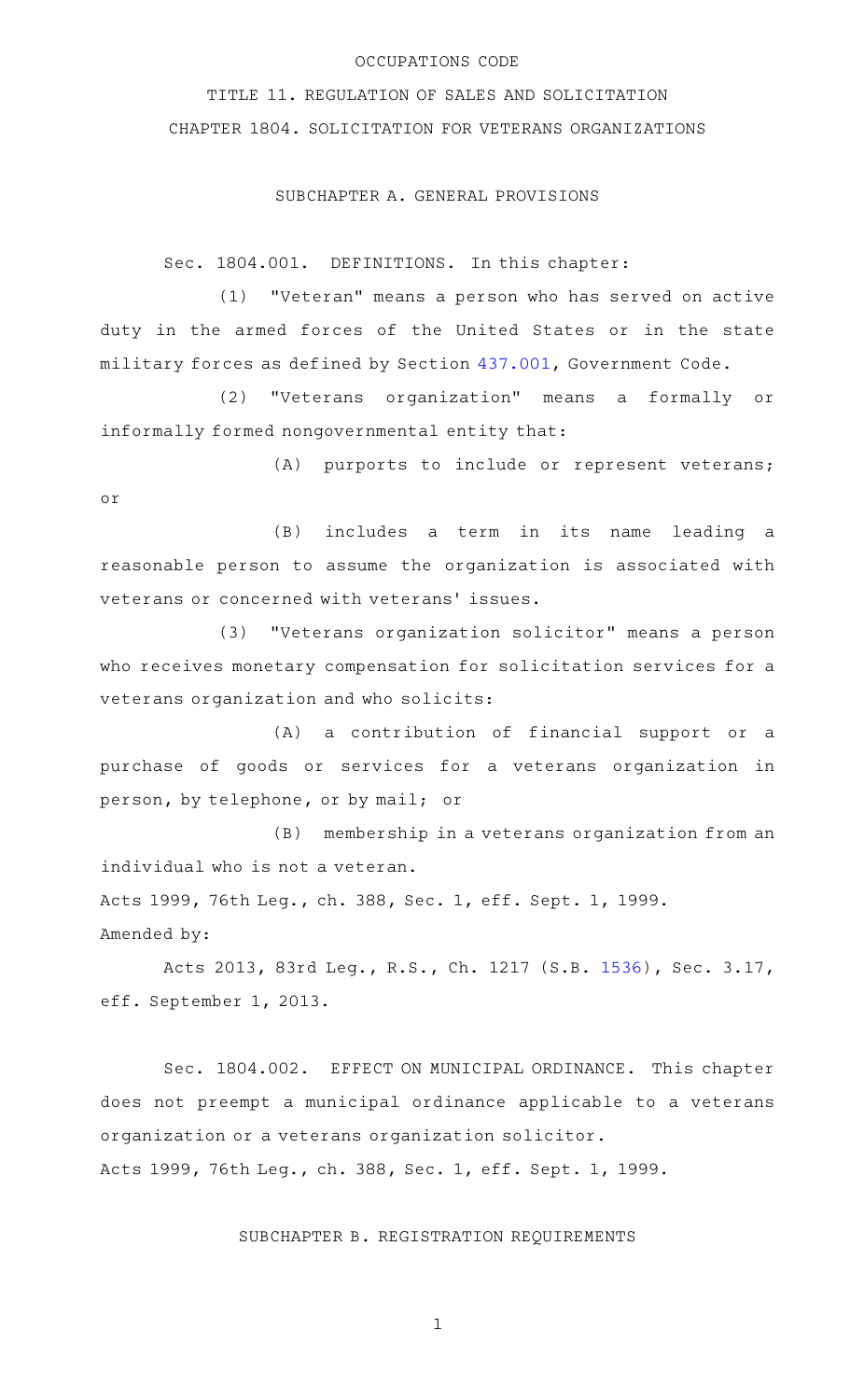Sec. 1804.051. REQUIREMENTS FOR SOLICITATION. (a) A veterans organization may not use a veterans organization solicitor unless:

 $(1)$  the organization:

(A) files a registration statement under Section [1804.053](http://www.statutes.legis.state.tx.us/GetStatute.aspx?Code=OC&Value=1804.053); and

(B) files and maintains a bond under Section [1804.101](http://www.statutes.legis.state.tx.us/GetStatute.aspx?Code=OC&Value=1804.101); and

(2) the solicitor complies with the requirements of Subsection (b).

(b) A person may not act as a veterans organization solicitor unless the person:

(1) files a registration statement under Section [1804.054](http://www.statutes.legis.state.tx.us/GetStatute.aspx?Code=OC&Value=1804.054); and

(2) files and maintains a bond under Section [1804.102.](http://www.statutes.legis.state.tx.us/GetStatute.aspx?Code=OC&Value=1804.102) Acts 1999, 76th Leg., ch. 388, Sec. 1, eff. Sept. 1, 1999.

Sec. 1804.052. ELIGIBILITY TO USE SOLICITOR. (a) A veterans organization may register under Section [1804.053](http://www.statutes.legis.state.tx.us/GetStatute.aspx?Code=OC&Value=1804.053) and use a veterans organization solicitor only if the organization consists of individual members:

(1) of whom at least 90 percent or 500, whichever is less, are veterans; and

(2) who have signed membership agreements with the organization.

(b) A veterans organization may not use a veterans organization solicitor and a veterans organization solicitor may not solicit for a veterans organization if the organization or the solicitor has on three or more occasions forfeited a bond filed under this chapter.

Acts 1999, 76th Leg., ch. 388, Sec. 1, eff. Sept. 1, 1999.

Sec. 1804.053. REGISTRATION STATEMENT BY VETERANS ORGANIZATION. (a) Before beginning solicitations, a veterans organization must file with the secretary of state a registration statement containing:

(1) the name, street address, and telephone number of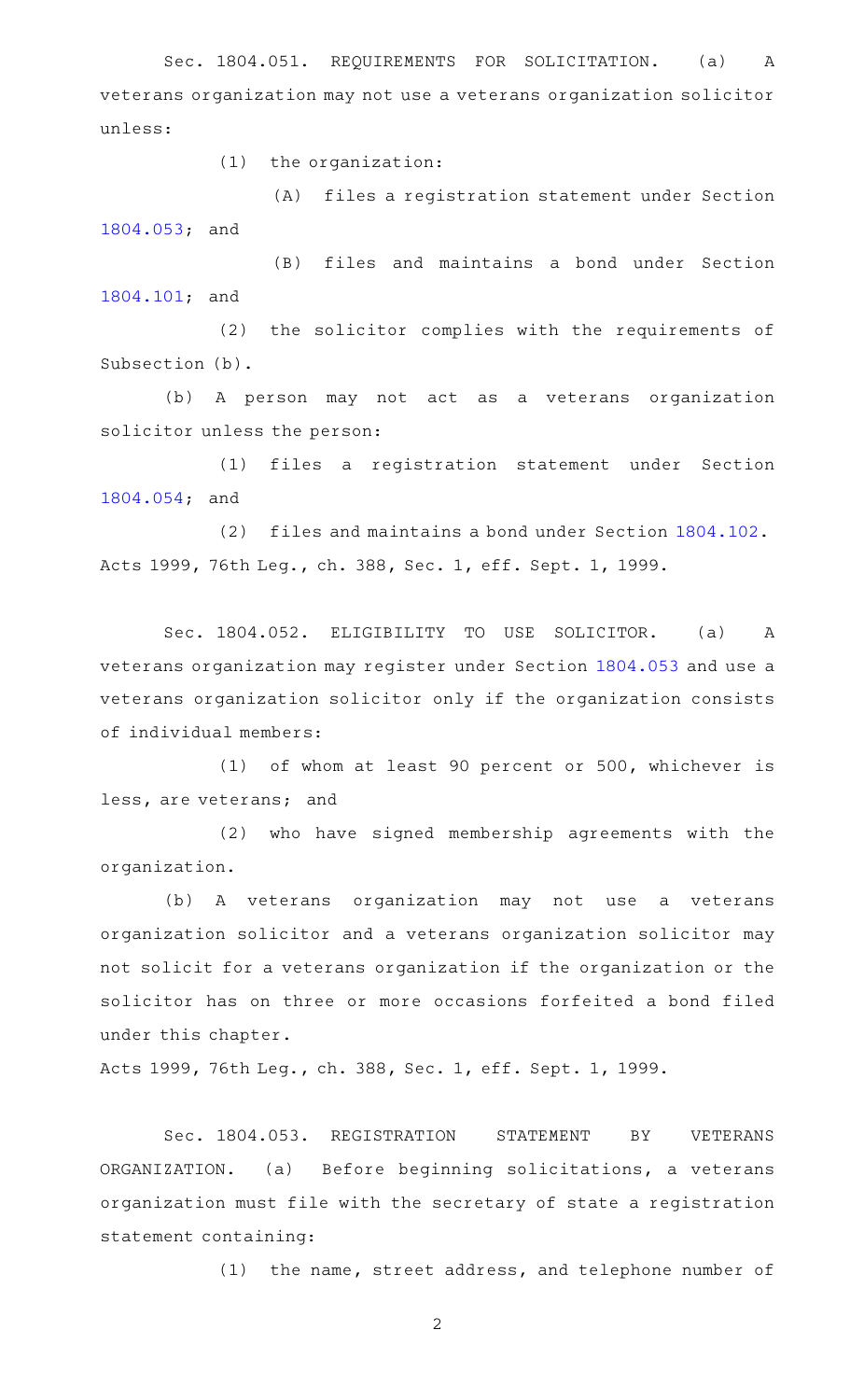each solicitor that solicits for the veterans organization;

(2) the name, street address, and telephone number of each veterans organization or fund for which any part of the contributions will be used, or, if there is no organization or fund, a statement describing how the contributions will be used;

(3) a statement of whether the veterans organization or fund for which the contributions are solicited has a federal and state charitable tax exemption;

 $(4)$  the name of each veteran serving on the board of directors or governing body of the veterans organization or fund for which the contributions are solicited;

(5) a statement of the number of members who are veterans and the percentage of members of the veterans organization that are veterans, as determined on December 31 preceding the year in which the statement is filed;

(6) the name of each local chapter, lodge, association, or group of veterans that is a member of the veterans organization for which contributions are solicited;

(7) a copy of the Internal Revenue Service Form 990, or its successor, the veterans organization most recently filed; and

(8) the name, address, and telephone number of the surety for the bond filed under Section [1804.101.](http://www.statutes.legis.state.tx.us/GetStatute.aspx?Code=OC&Value=1804.101)

(b) The registration statement must be accompanied by a \$150 registration fee and the original copy of the bond required under Section [1804.101](http://www.statutes.legis.state.tx.us/GetStatute.aspx?Code=OC&Value=1804.101).

(c)AAA registration statement issued under this section takes effect on the date the secretary of state issues a certificate and is valid for one year. The statement may be renewed annually by filing a renewal registration statement and paying the registration fee required by Subsection (b).

Acts 1999, 76th Leg., ch. 388, Sec. 1, eff. Sept. 1, 1999.

Sec. 1804.054. SOLICITOR REGISTRATION STATEMENT. Before beginning solicitations for a veterans organization, a veterans organization solicitor must file with the secretary of state a registration statement containing:

 $(1)$  the name, address, and telephone number of the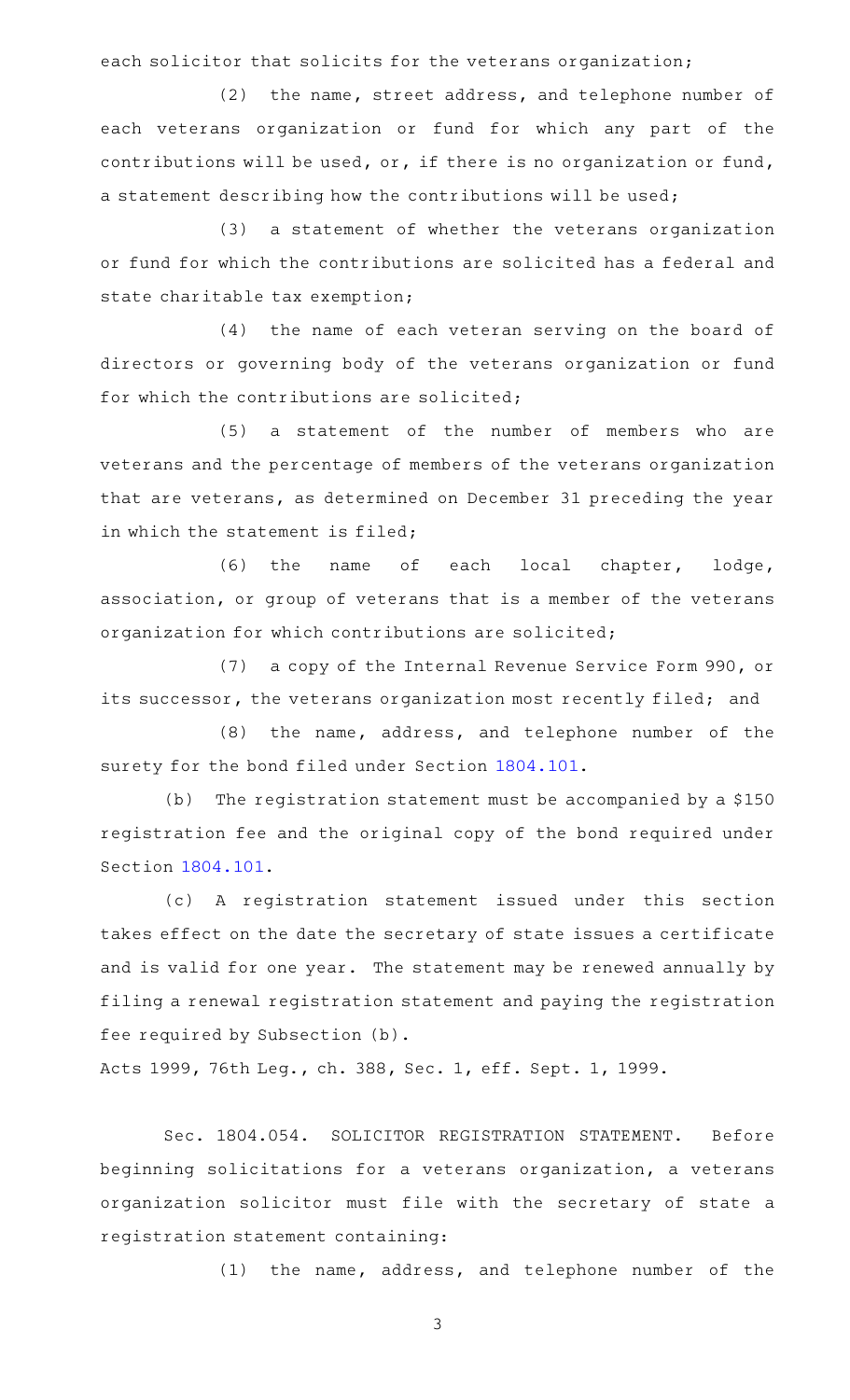solicitor;

 $(2)$  the name, address, and telephone number of each veterans organization on whose behalf the solicitor solicits or will solicit; and

(3) the name of any other state in which the solicitor is registered as a veterans organization solicitor and the registration 's status.

Acts 1999, 76th Leg., ch. 388, Sec. 1, eff. Sept. 1, 1999.

Sec. 1804.055. SOLICITOR REGISTRATION FEE. (a) A registration statement under Section [1804.054](http://www.statutes.legis.state.tx.us/GetStatute.aspx?Code=OC&Value=1804.054) must be accompanied by:

 $(1)$  a \$500 registration fee; and

(2) a bond required under Section [1804.102.](http://www.statutes.legis.state.tx.us/GetStatute.aspx?Code=OC&Value=1804.102)

(b) A registration statement issued under this section takes effect on the date the secretary of state issues a certificate and is valid for one year. A registration statement may be renewed annually by filing a renewal registration statement and paying the registration fee required by Subsection (a).

Acts 1999, 76th Leg., ch. 388, Sec. 1, eff. Sept. 1, 1999.

# SUBCHAPTER C. BONDING AND REPORTING REQUIREMENTS

Sec. 1804.101. VETERANS ORGANIZATION BOND. (a) A veterans organization using a veterans organization solicitor shall post a surety bond with the secretary of state:

(1) in the amount of  $$1,000$  if the organization is a veterans organization chartered by the United States Congress; or

(2) if the organization is not chartered by the United States Congress, in the amount of:

(A) \$5,000 if the organization solicits in only one county;

(B) \$10,000 if the organization solicits in more than one county but fewer than six counties; or

 $(C)$  \$25,000 if the organization solicits in six or more counties.

(b) The bond must be payable to the state and conditioned on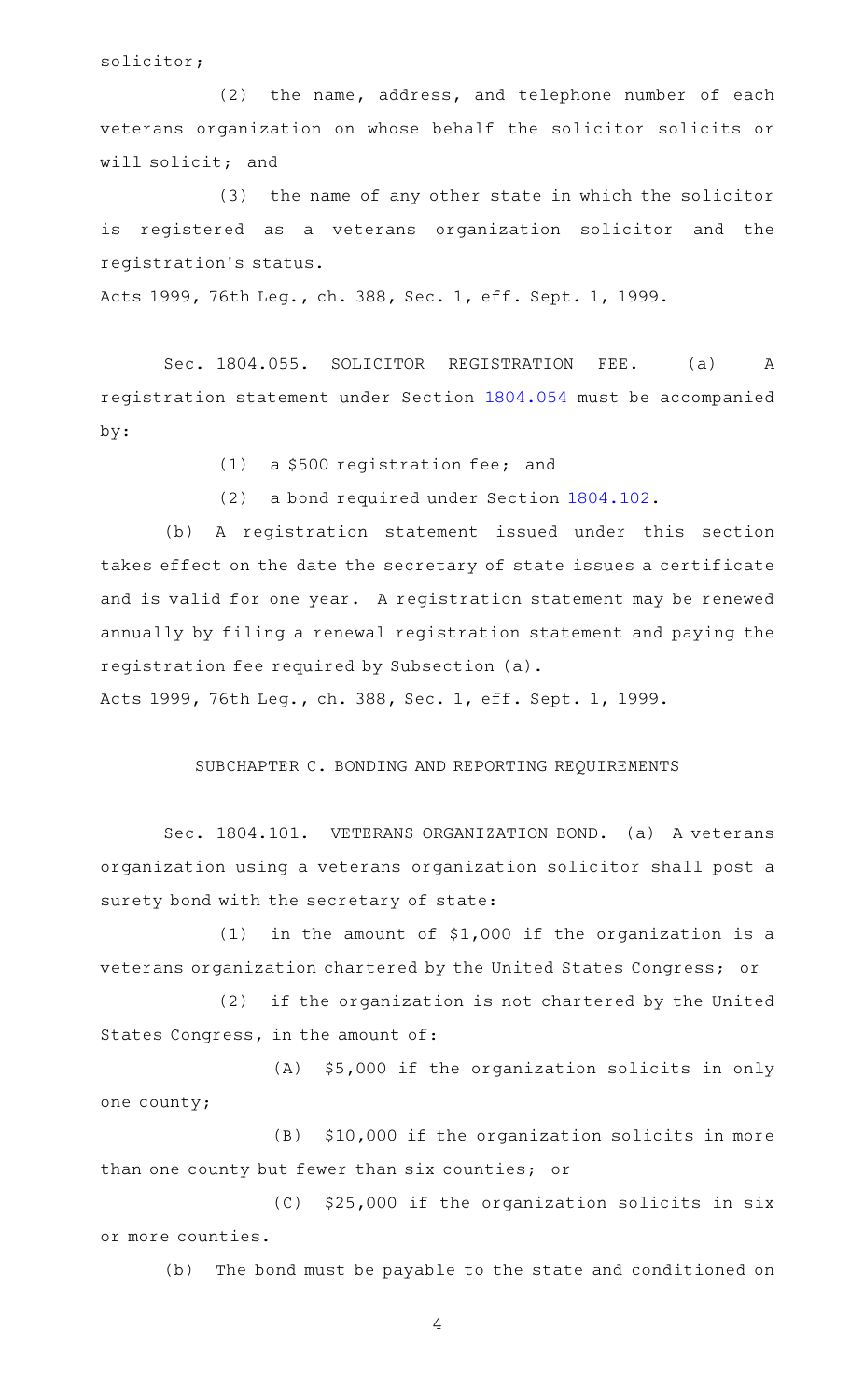compliance with this chapter.

Acts 1999, 76th Leg., ch. 388, Sec. 1, eff. Sept. 1, 1999.

Sec. 1804.102. SOLICITOR BOND. (a) A veterans organization solicitor shall post a surety bond with the secretary of state in the amount of:

 $(1)$  \$5,000 if the solicitor solicits in only one county;

 $(2)$  \$10,000 if the solicitor solicits in more than one county but fewer than six counties; or

(3) \$25,000 if the solicitor solicits in six or more counties.

(b) The bond must be payable to the state and conditioned on compliance with this chapter.

Acts 1999, 76th Leg., ch. 388, Sec. 1, eff. Sept. 1, 1999.

Sec. 1804.103. VETERANS ORGANIZATION REPORTS. (a) Before January 15 of each year, each veterans organization that received more than \$500 in solicitations during the preceding calendar year shall file with the secretary of state a report that includes:

(1) the name and address of the veterans organization and each officer authorized to spend the organization 's funds; and

(2) the total amounts from all sources spent by the organization for each of the following:

 $(A)$  administrative expenses;

(B) travel expenses of officers of the organization;

(C) travel expenses of each member of the organization;

(D) gifts to veterans or other veterans organizations;

 $(E)$  gifts to nonveterans;

(F) payments for the purchase, rental, or lease of and repairs to facilities used by the organization; and

(G) any other expenditures.

(b) A \$50 filing fee must accompany each report filed under this section.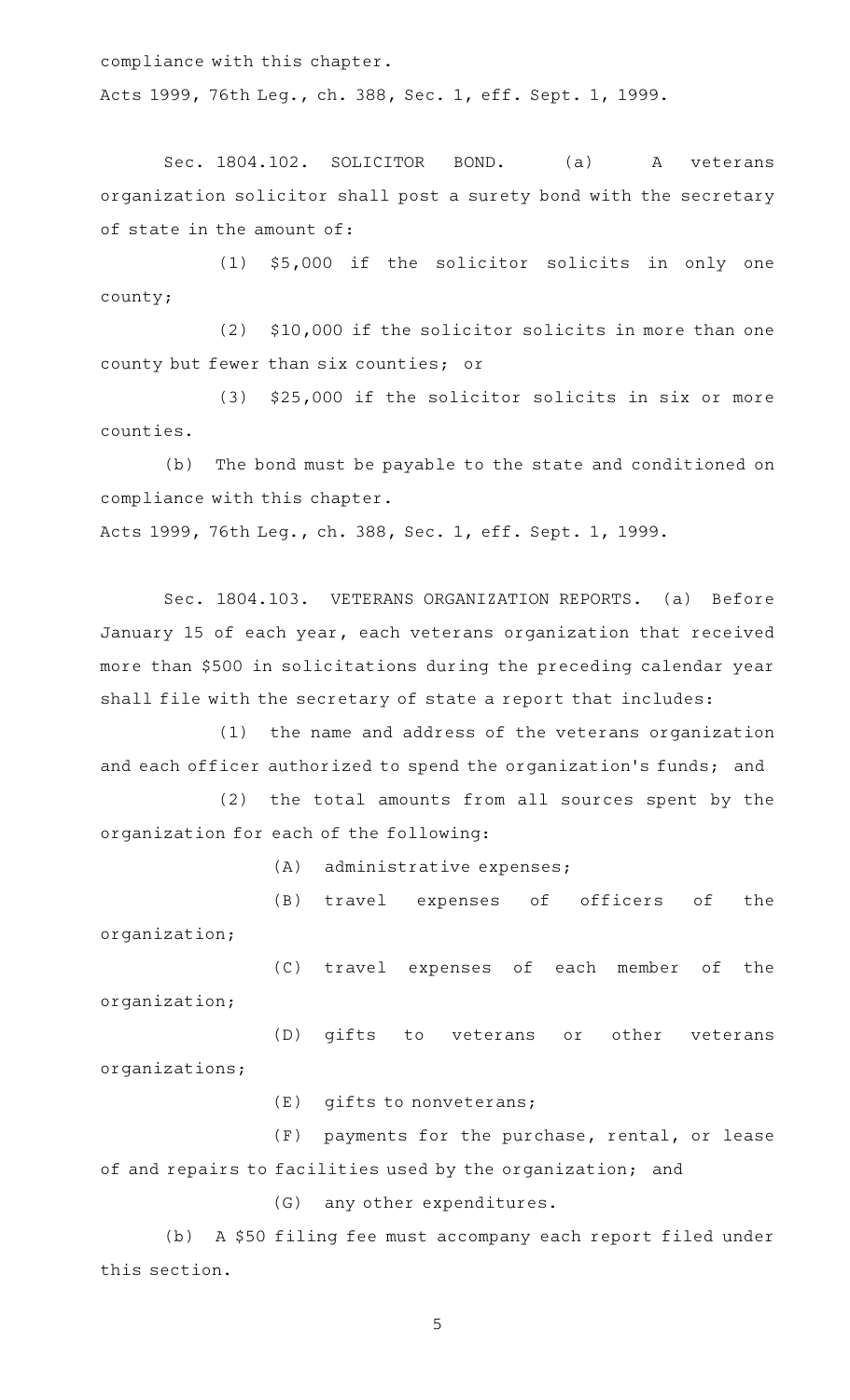(c)AAA veterans organization that is chartered by the United States Congress and that has subsidiary organizations may:

(1) collect the reports of the subsidiary organizations; and

(2) file its report and the reports of its subsidiary organizations together and pay a single filing fee.

(d) A veterans organization shall require an individual to sign a receipt for the funds given to the individual for the individual's personal use before the funds are delivered. The organization shall keep a receipt for the expenditure for seven years after the date of the expenditure.

(e) The reports and receipts are public records and the veterans organization shall make them available to any person who requests them in writing.

Acts 1999, 76th Leg., ch. 388, Sec. 1, eff. Sept. 1, 1999.

Sec. 1804.104. SOLICITOR REPORTS. (a) At the end of each calendar quarter, a solicitor who raises more than \$5,000 for a veterans organization during that period shall file with the secretary of state a report that includes:

 $(1)$  the name, address, and telephone number of the solicitor;

(2) the gross amount raised by the solicitor for the veterans organization;

(3) the amount paid to the veterans organization; and

(4) the name and address of the person representing the veterans organization to which the amount was paid.

(b) A \$50 filing fee must accompany each report. Acts 1999, 76th Leg., ch. 388, Sec. 1, eff. Sept. 1, 1999.

#### SUBCHAPTER D. SOLICITATION RESTRICTIONS

Sec. 1804.151. SOLICITATION DISCLOSURE. (a) A veterans organization solicitor shall disclose at the time each solicitation is made the following information: "The secretary of state has on file important information about persons that seek contributions in the name of veterans, and the number to call about that information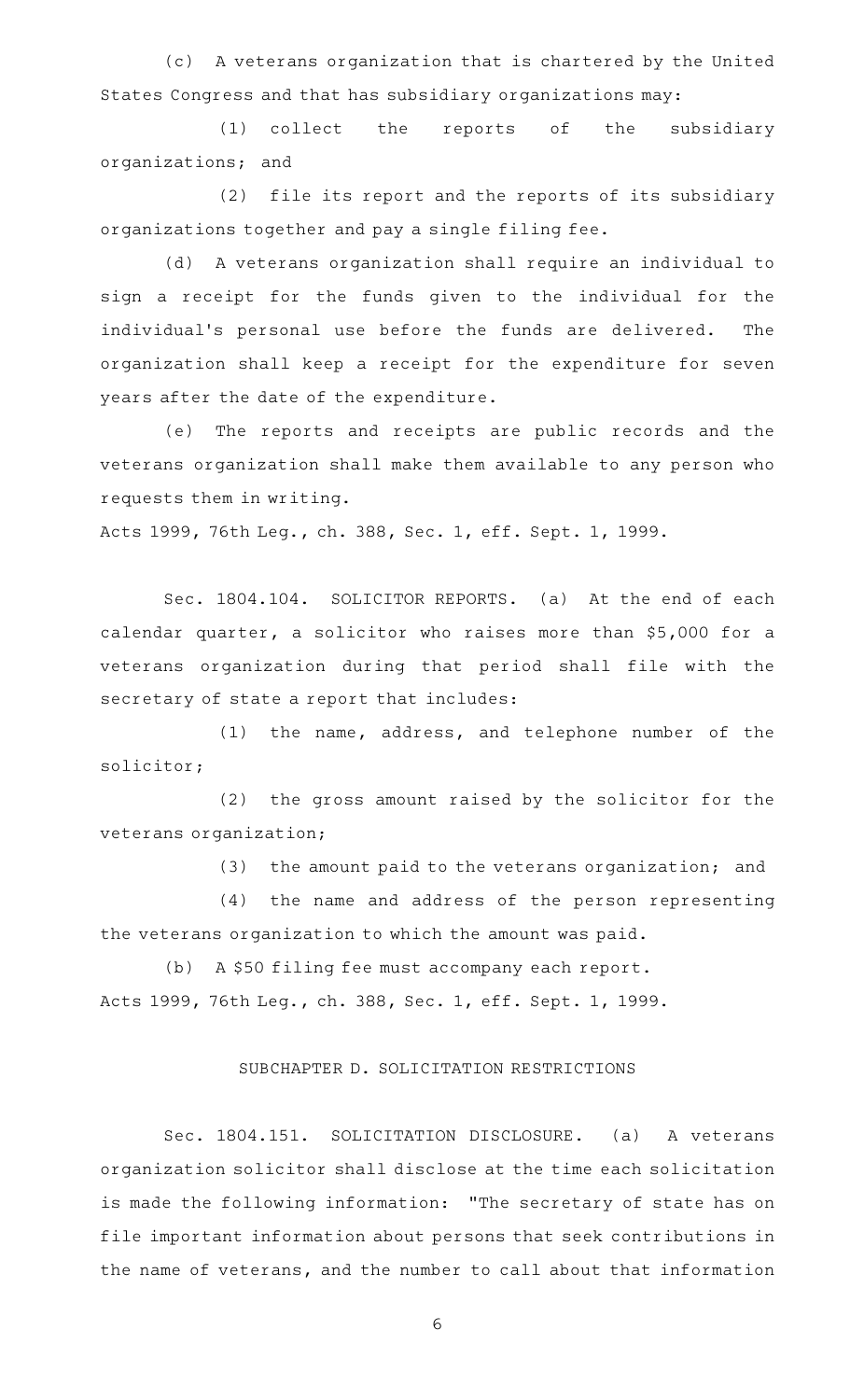is the Solicitation Information Hotline (the number maintained by the secretary of state)."

 $(b)$  The disclosure must be made:

(1) orally if the solicitation is in person or by telephone; and

(2) by printed notice in any printed matter distributed by the solicitor.

Acts 1999, 76th Leg., ch. 388, Sec. 1, eff. Sept. 1, 1999.

Sec. 1804.152. SOLICITATION INFORMATION HOTLINE. The secretary of state shall establish and operate a toll-free telephone line known as the Solicitation Information Hotline that enables a person to call the hotline number to:

(1) obtain information concerning a veterans organization or solicitor that has filed a statement with the secretary of state under this chapter; or

(2) report an alleged violation of this chapter by a solicitor or a veterans organization.

Acts 1999, 76th Leg., ch. 388, Sec. 1, eff. Sept. 1, 1999.

Sec. 1804.153. PROHIBITED PRACTICES. (a) A veterans organization solicitor may not solicit on behalf of a veterans organization in a county other than a county that the veterans organization serves unless the solicitor discloses to the person being solicited the county or counties actually served by the organization.

(b) A contribution or membership fee solicited at a person's residence in person or by telephone may not be collected except through the United States mail or parcel post courier.

(c)AAA veterans organization solicitor may not make a materially false or misleading statement of fact during a solicitation that would lead a responsible person to believe that proceeds of the solicitation are being used or will be used for a purpose other than the purpose for which the proceeds are actually used.

(d)AAA veterans organization solicitor or a veterans organization may not make a material misrepresentation in a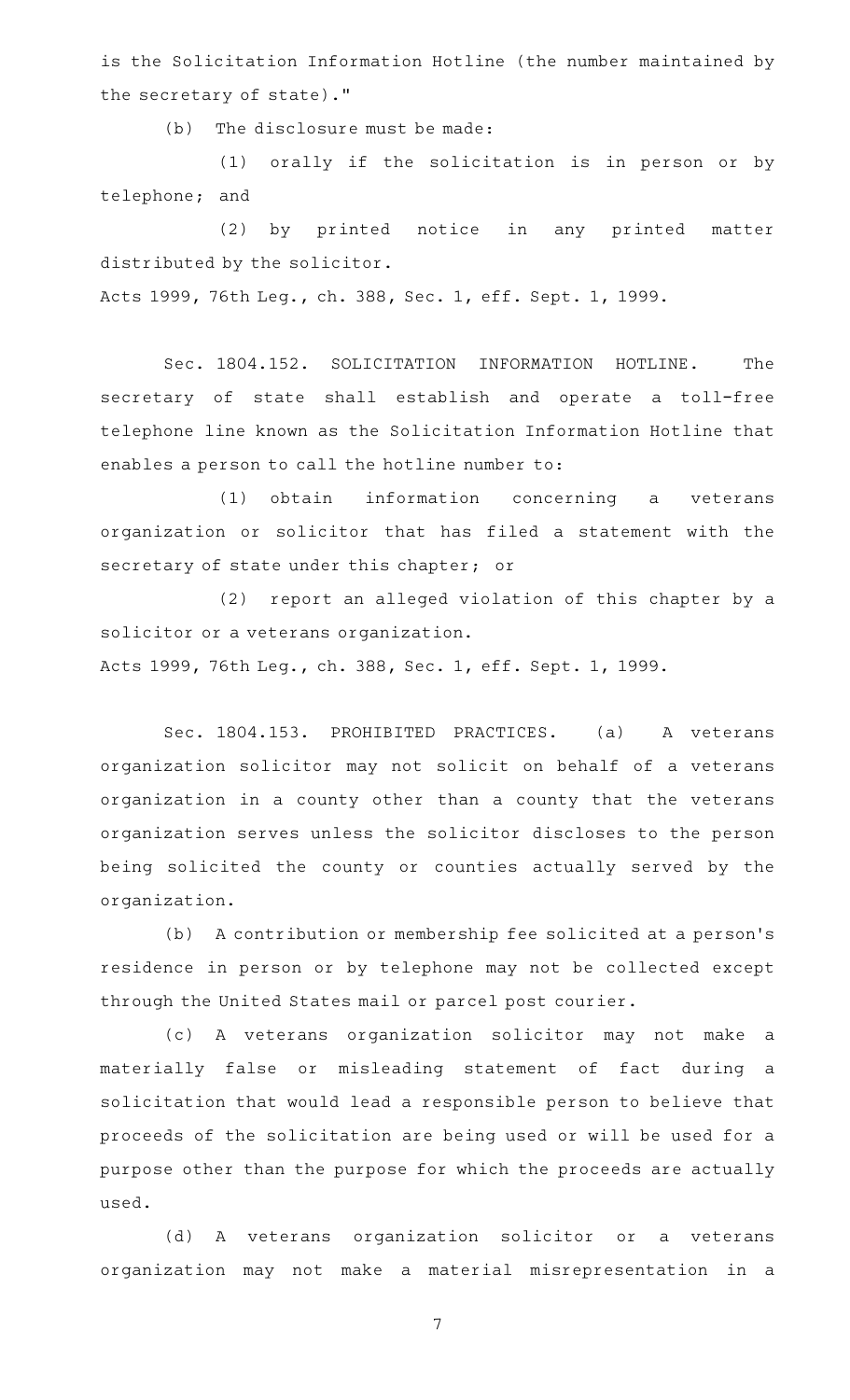registration statement.

(e) For purposes of Subsection (d), overstating the number of veterans who are members of the veterans organization by more than three percent of the organization 's total membership is a material misrepresentation.

Acts 1999, 76th Leg., ch. 388, Sec. 1, eff. Sept. 1, 1999.

## SUBCHAPTER E. ENFORCEMENT AND PENALTIES

Sec. 1804.201. AUDIT BY ATTORNEY GENERAL. (a) The attorney general may request reasonable and necessary information from a veterans organization or a veterans organization solicitor for the purpose of auditing or verifying the representations contained in a registration statement.

(b) The attorney general may audit representations made by a veterans organization solicitor during a solicitation to determine whether the solicitation complies with this chapter. Acts 1999, 76th Leg., ch. 388, Sec. 1, eff. Sept. 1, 1999.

Sec. 1804.202. CRIMINAL PENALTIES. (a) A person commits an offense if the person knowingly violates this chapter.

(b) An offense under this section is a Class B misdemeanor, except that if it is shown on trial of the offense that the defendant has been convicted previously under this section, the offense is a Class A misdemeanor.

(c)AAA corporation or association may be held criminally responsible for the conduct of a person acting on its behalf if the person 's conduct constitutes an offense under this section.

(d) It is a defense to prosecution under this section that:

(1) the defendant is a veterans organization;

(2) the person whose conduct constitutes the offense was acting on behalf of a corporation or association with which the veterans organization had contracted for services; and

(3) the person committed the conduct without the knowledge of the veterans organization. Acts 1999, 76th Leg., ch. 388, Sec. 1, eff. Sept. 1, 1999.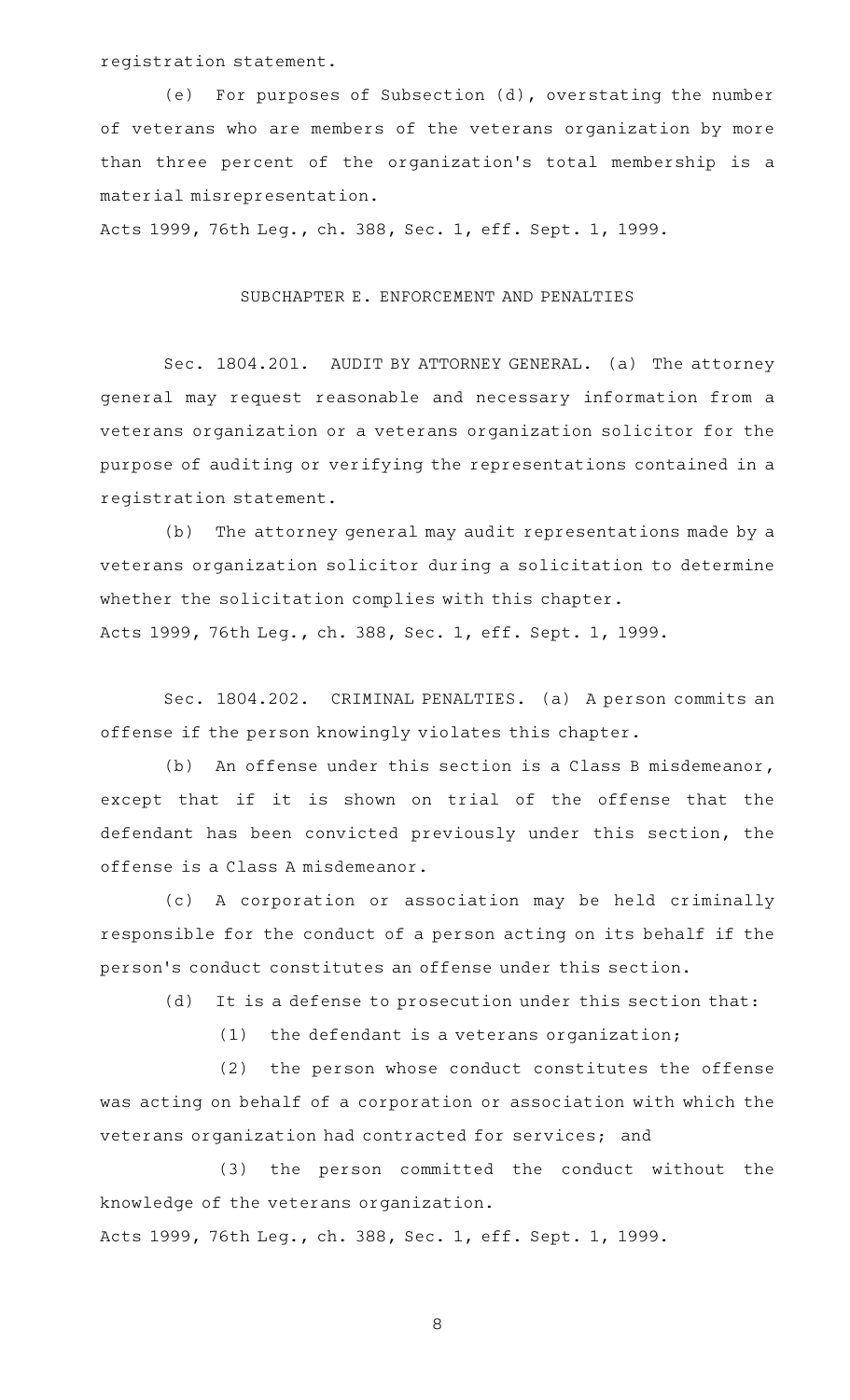Sec. 1804.203. ENFORCEMENT AND INJUNCTION. (a) The attorney general may bring an action in a Travis County district court to enjoin a person from violating this chapter.

(b) The attorney general shall notify the defendant of the alleged prohibited conduct not later than the seventh day before the date the action is commenced.

(c) Notice is not required if the attorney general intends to request that the court issue a temporary restraining order. Acts 1999, 76th Leg., ch. 388, Sec. 1, eff. Sept. 1, 1999.

Sec. 1804.204. CIVIL PENALTIES. (a) A person who violates this chapter is liable to the state for a civil penalty of not more than \$10,000 for each violation.

(b) A person who violates an injunction issued under this chapter is liable to the state for a civil penalty of not less than \$100,000.

(c) The attorney general shall bring an action to recover a civil penalty.

(d) If the violator has filed a bond under this chapter, the suit may be brought against the bond. Acts 1999, 76th Leg., ch. 388, Sec. 1, eff. Sept. 1, 1999.

Sec. 1804.205. SUIT ON BOND. (a) A person injured by a violation of this chapter may bring an action or join an action brought by the state to recover against a bond filed under this

chapter.

(b) The court may assess costs of litigation and reasonable attorney 's fees incurred by a plaintiff other than the state or by a defendant who substantially prevails.

(c) In an action brought by a private plaintiff and the state under this chapter, if the amount claimed exceeds the amount of the bond, money derived from a bond forfeiture first applies to pay the private plaintiff 's damages and attorney 's fees, and any remaining amount is forfeited to the state.

Acts 1999, 76th Leg., ch. 388, Sec. 1, eff. Sept. 1, 1999.

Sec. 1804.206. AVAILABILITY OF OTHER REMEDIES. This